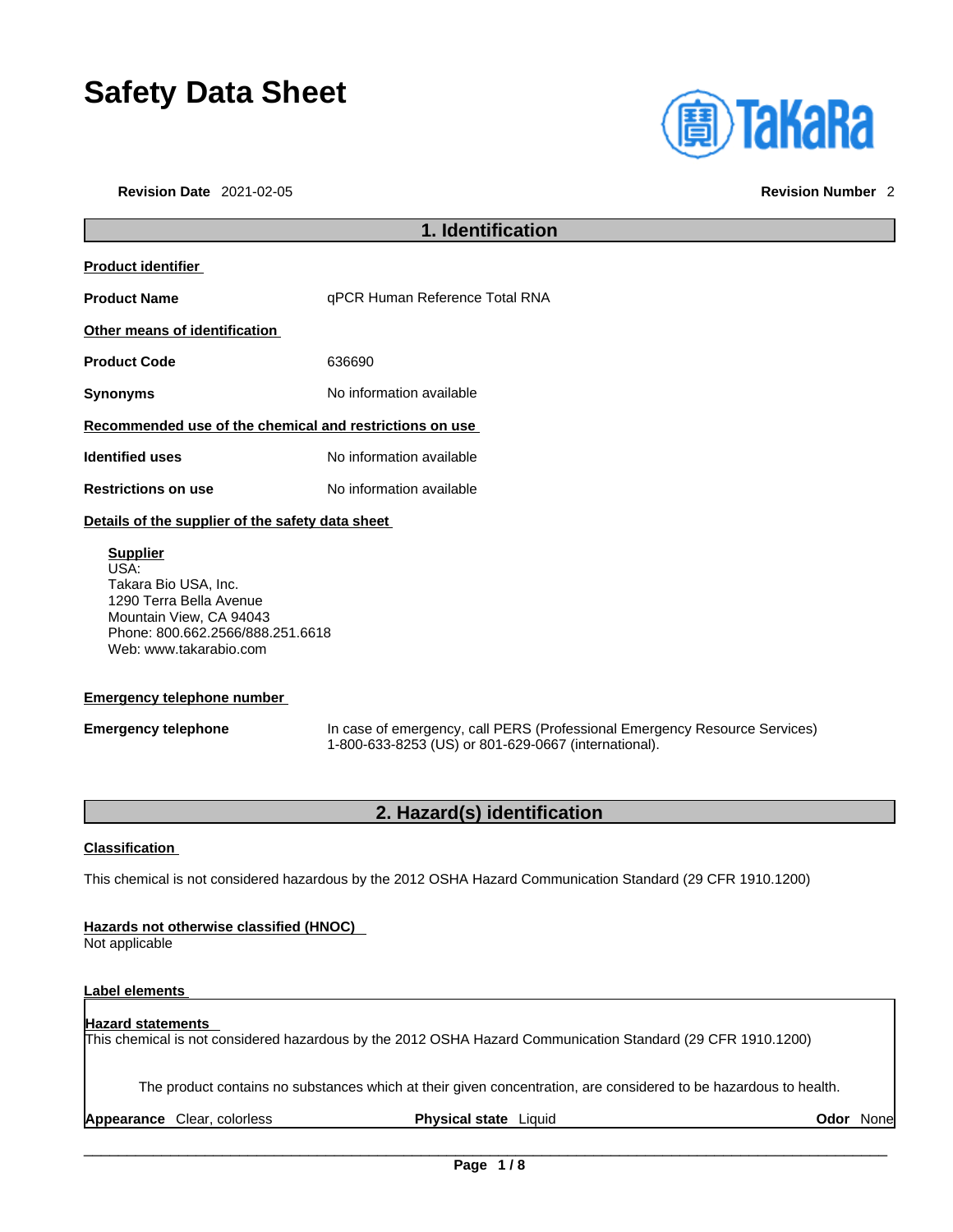#### **Other information**

No information available.

### **3. Composition/information on ingredients**

### **Substance**

Not applicable.

### **Mixture**

The product contains no substances which at their given concentration, are considered to be hazardous to health

### **4. First-aid measures**

### **Description of first aid measures**

| <b>Inhalation</b>                                                          | Remove to fresh air.                                                                                                    |  |
|----------------------------------------------------------------------------|-------------------------------------------------------------------------------------------------------------------------|--|
| Eye contact                                                                | Rinse thoroughly with plenty of water for at least 15 minutes, lifting lower and upper eyelids.<br>Consult a physician. |  |
| <b>Skin contact</b>                                                        | Wash skin with soap and water.                                                                                          |  |
| Ingestion                                                                  | Clean mouth with water and drink afterwards plenty of water.                                                            |  |
| Most important symptoms and effects, both acute and delayed                |                                                                                                                         |  |
| <b>Symptoms</b>                                                            | No information available.                                                                                               |  |
| Indication of any immediate medical attention and special treatment needed |                                                                                                                         |  |
| Note to physicians                                                         | Treat symptomatically.                                                                                                  |  |

### **5. Fire-fighting measures**

| <b>Suitable Extinguishing Media</b>                             | Use extinguishing measures that are appropriate to local circumstances and the<br>surrounding environment.                            |  |
|-----------------------------------------------------------------|---------------------------------------------------------------------------------------------------------------------------------------|--|
| <b>Large Fire</b>                                               | CAUTION: Use of water spray when fighting fire may be inefficient.                                                                    |  |
| Unsuitable extinguishing media                                  | Do not scatter spilled material with high pressure water streams.                                                                     |  |
| Specific hazards arising from the<br>chemical                   | No information available.                                                                                                             |  |
| <b>Explosion Data</b><br>Sensitivity to mechanical impact None. |                                                                                                                                       |  |
| Sensitivity to static discharge                                 | None.                                                                                                                                 |  |
| Special protective equipment for<br>fire-fighters               | Firefighters should wear self-contained breathing apparatus and full firefighting turnout<br>gear. Use personal protection equipment. |  |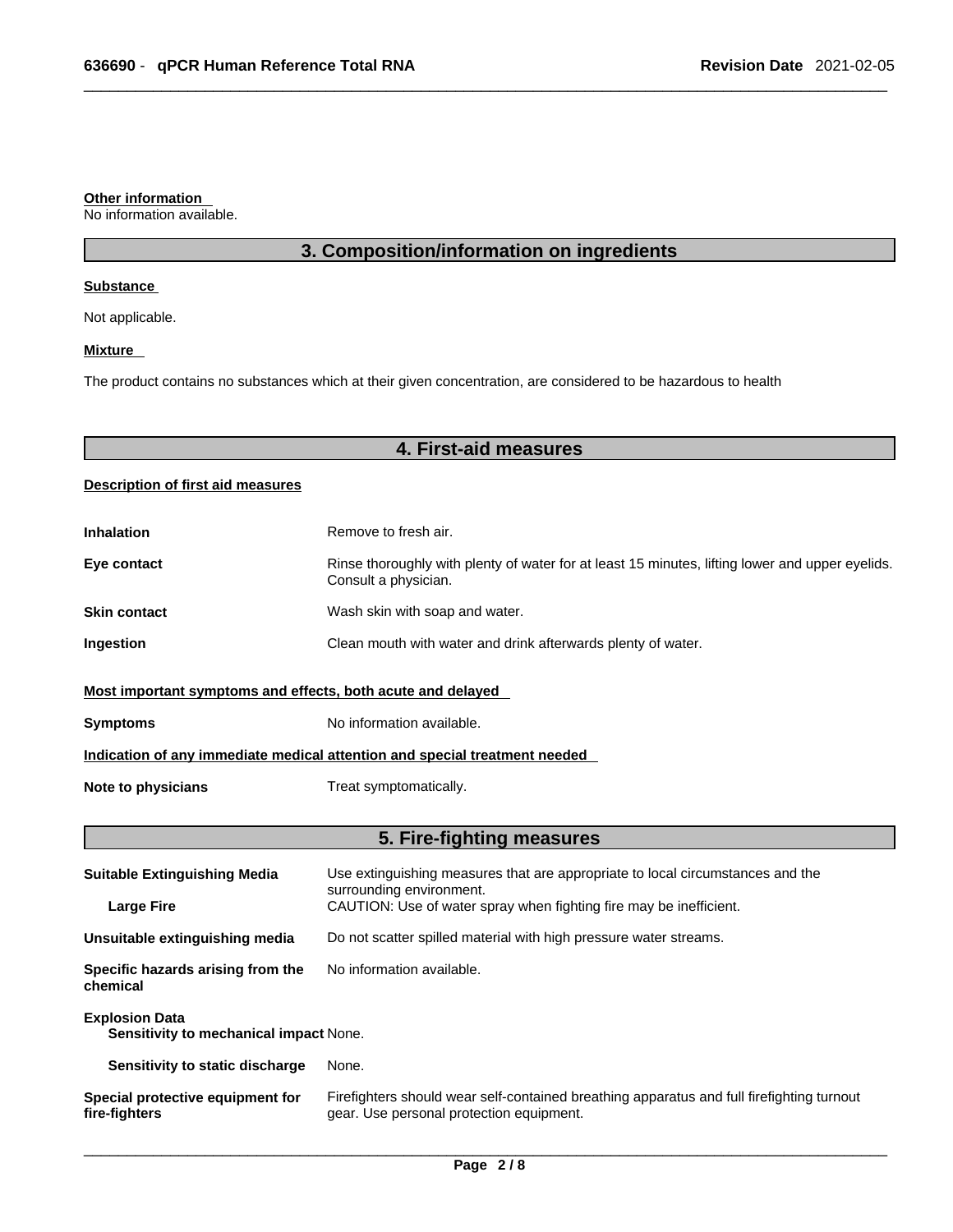| 6. Accidental release measures                               |                                                                        |  |  |
|--------------------------------------------------------------|------------------------------------------------------------------------|--|--|
|                                                              | Personal precautions, protective equipment and emergency procedures    |  |  |
|                                                              |                                                                        |  |  |
| <b>Personal precautions</b>                                  | Ensure adequate ventilation.                                           |  |  |
|                                                              |                                                                        |  |  |
| Methods and material for containment and cleaning up         |                                                                        |  |  |
| <b>Methods for containment</b>                               | Prevent further leakage or spillage if safe to do so.                  |  |  |
| Methods for cleaning up                                      | Pick up and transfer to properly labeled containers.                   |  |  |
|                                                              |                                                                        |  |  |
|                                                              |                                                                        |  |  |
|                                                              | 7. Handling and storage                                                |  |  |
| <b>Precautions for safe handling</b>                         |                                                                        |  |  |
| Advice on safe handling                                      | Handle in accordance with good industrial hygiene and safety practice. |  |  |
| Conditions for safe storage, including any incompatibilities |                                                                        |  |  |
| <b>Storage Conditions</b>                                    | Keep container tightly closed in a dry and well-ventilated place.      |  |  |
|                                                              |                                                                        |  |  |
|                                                              | 8. Exposure controls/personal protection                               |  |  |
|                                                              |                                                                        |  |  |

**Control parameters** 

| <b>Appropriate engineering controls</b>                               |                                                                                                                                                                             |  |
|-----------------------------------------------------------------------|-----------------------------------------------------------------------------------------------------------------------------------------------------------------------------|--|
| <b>Engineering controls</b>                                           | <b>Showers</b><br>Eyewash stations<br>Ventilation systems.                                                                                                                  |  |
| Individual protection measures, such as personal protective equipment |                                                                                                                                                                             |  |
| <b>Eye/face protection</b>                                            | No special protective equipment required.                                                                                                                                   |  |
|                                                                       |                                                                                                                                                                             |  |
| Skin and body protection                                              | No special protective equipment required.                                                                                                                                   |  |
| <b>Respiratory protection</b>                                         | No protective equipment is needed under normal use conditions. If exposure limits are<br>exceeded or irritation is experienced, ventilation and evacuation may be required. |  |
| <b>General hygiene considerations</b>                                 | Handle in accordance with good industrial hygiene and safety practice.                                                                                                      |  |

## **9. Physical and chemical properties**

| Information on basic physical and chemical properties |                          |  |
|-------------------------------------------------------|--------------------------|--|
| <b>Physical state</b>                                 | Liauid                   |  |
| Appearance                                            | Clear, colorless         |  |
| Color                                                 | No information available |  |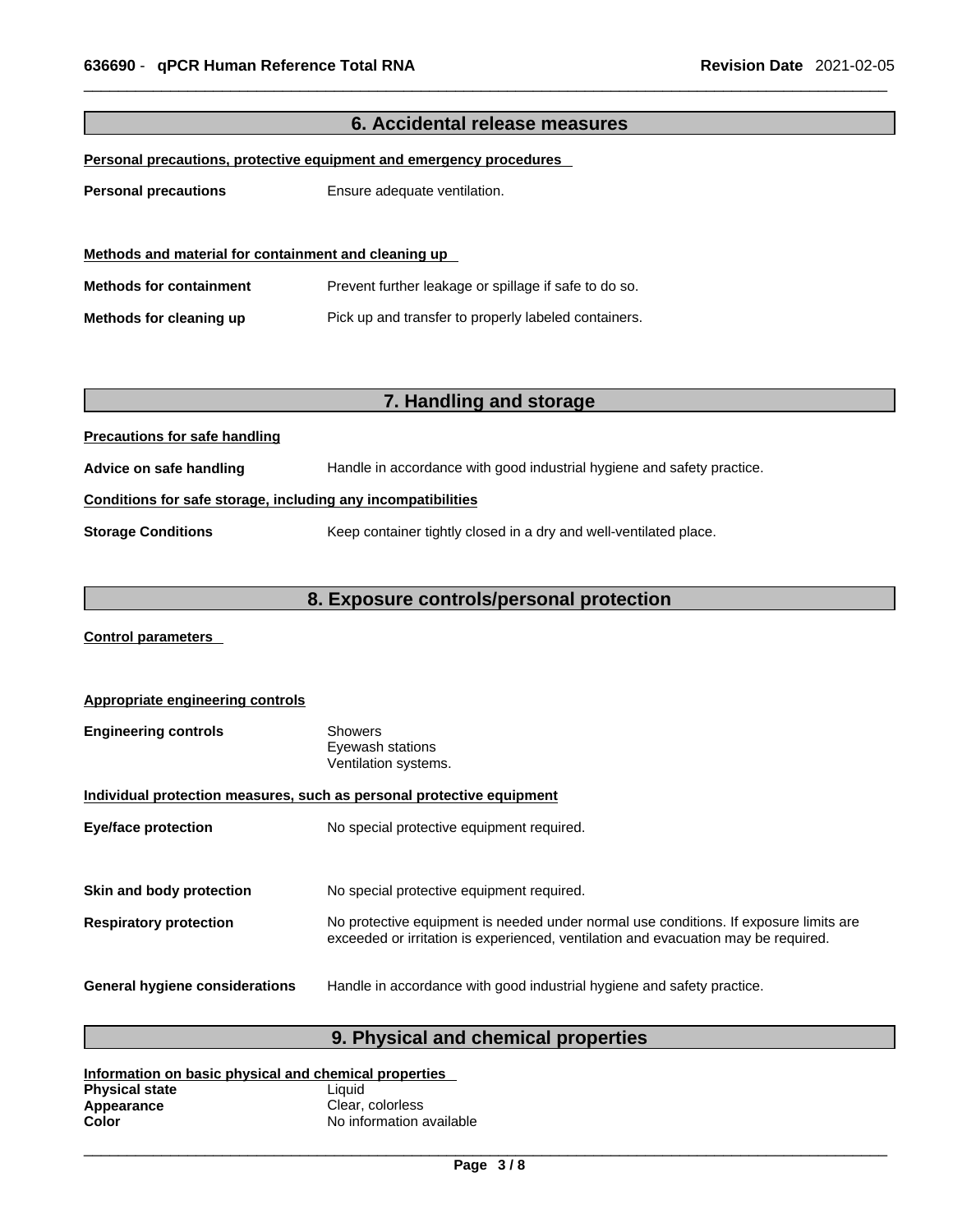| Odor                                         | None                                                 |                  |
|----------------------------------------------|------------------------------------------------------|------------------|
| <b>Odor Threshold</b>                        | No information available                             |                  |
|                                              |                                                      |                  |
| <b>Property</b>                              | <b>Values</b>                                        | Remarks • Method |
| рH                                           |                                                      | None known       |
| Melting point / freezing point               | No data available                                    | None known       |
| Boiling point/boiling range (°C)             | No data available                                    | None known       |
| <b>Flash point</b>                           | No data available                                    | Open cup         |
| <b>Evaporation Rate</b>                      | no data available                                    | None known       |
| Flammability (solid, gas)                    | no data available                                    | None known       |
| <b>Flammability Limit in Air</b>             |                                                      | None known       |
| <b>Upper flammability limit:</b>             | No data available                                    |                  |
| Lower flammability limit:                    | No data available                                    |                  |
| Vapor pressure                               | no data available                                    | None known       |
| <b>Vapor density</b>                         | No data available                                    | None known       |
| <b>Relative density</b>                      |                                                      | None known       |
| <b>Water solubility</b>                      | No data available                                    | None known       |
| Solubility in other solvents                 | no data available                                    | None known       |
| <b>Partition coefficient</b>                 | no data available                                    | None known       |
| <b>Autoignition temperature</b>              | No data available                                    | None known       |
| <b>Decomposition temperature</b>             |                                                      | None known       |
| <b>Kinematic viscosity</b>                   | No data available                                    | None known       |
| <b>Dynamic Viscosity</b>                     | no data available                                    | None known       |
|                                              |                                                      |                  |
| <b>Other information</b>                     | No information available                             |                  |
| <b>Explosive properties</b>                  |                                                      |                  |
| <b>Oxidizing properties</b>                  | No information available                             |                  |
| Softening point<br><b>Molecular Weight</b>   | No information available<br>No information available |                  |
|                                              | No information available                             |                  |
| <b>VOC Content (%)</b>                       | No information available                             |                  |
| <b>Liquid Density</b><br><b>Bulk Density</b> | No information available                             |                  |
|                                              |                                                      |                  |
|                                              |                                                      |                  |

### **10. Stability and reactivity**

| <b>Reactivity</b>                                                       | No information available.                 |
|-------------------------------------------------------------------------|-------------------------------------------|
| <b>Chemical stability</b>                                               | Stable under normal conditions.           |
| <b>Possibility of hazardous reactions</b> None under normal processing. |                                           |
| <b>Conditions to Avoid</b>                                              | None known based on information supplied. |
| Incompatible materials                                                  | None known based on information supplied. |
|                                                                         |                                           |

**Hazardous decomposition products** None known based on information supplied.

### **11. Toxicological information**

### **Information on likely routes of exposure**

| <b>Inhalation</b>   | Specific test data for the substance or mixture is not available. |
|---------------------|-------------------------------------------------------------------|
| Eye contact         | Specific test data for the substance or mixture is not available. |
| <b>Skin contact</b> | Specific test data for the substance or mixture is not available. |
| <b>Ingestion</b>    | Specific test data for the substance or mixture is not available. |

**<u>Symptoms related to the physical, chemical and toxicological characteristics</u>**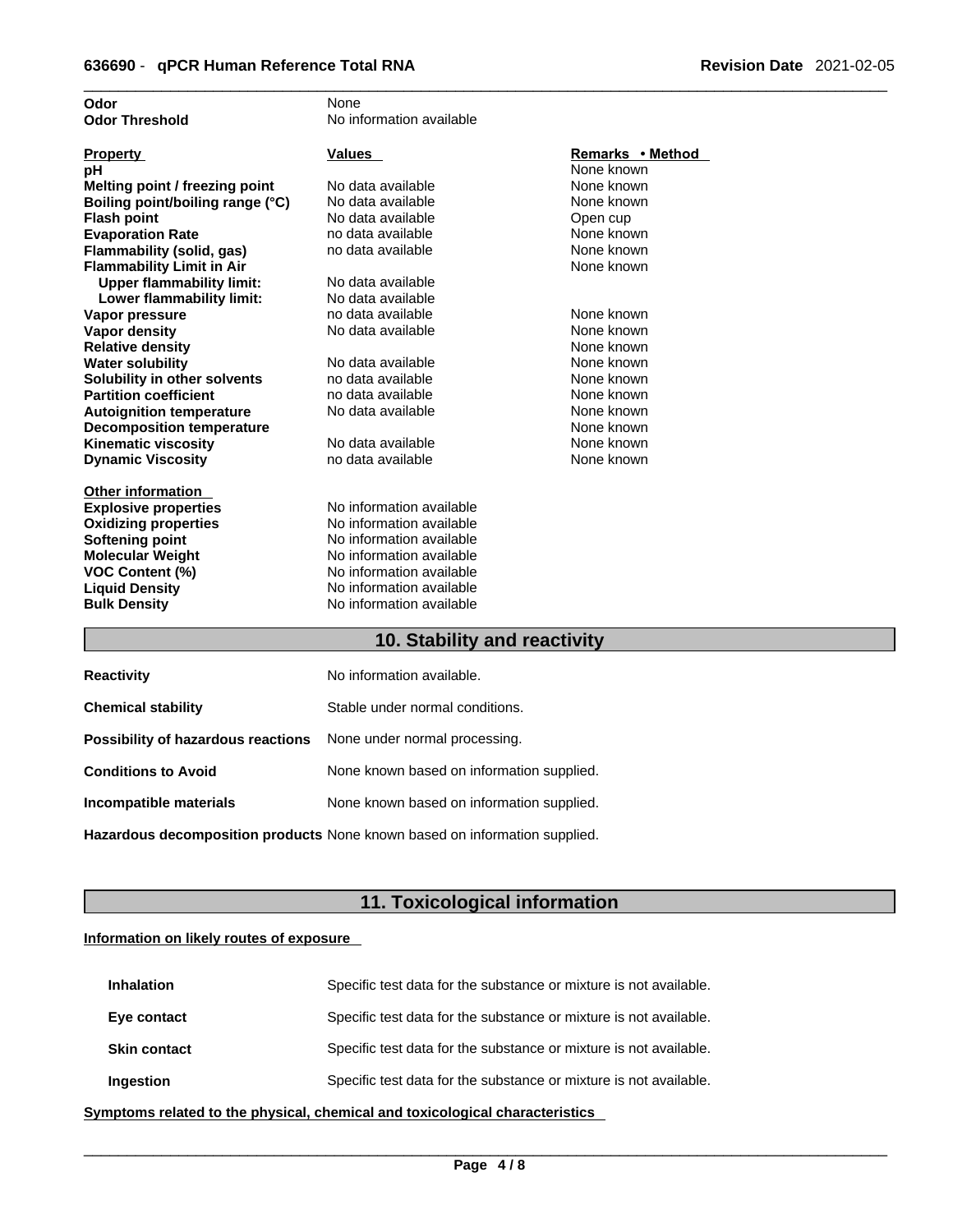**Symptoms** No information available.

### **Acute toxicity**

**Numerical measures of toxicity** No information available

| Delayed and immediate effects as well as chronic effects from short and long-term exposure |                                                                           |  |
|--------------------------------------------------------------------------------------------|---------------------------------------------------------------------------|--|
| <b>Skin corrosion/irritation</b>                                                           | No information available.                                                 |  |
| Serious eye damage/eye irritation                                                          | No information available.                                                 |  |
| Respiratory or skin sensitization                                                          | No information available.                                                 |  |
| <b>Germ cell mutagenicity</b>                                                              | No information available.                                                 |  |
| Carcinogenicity                                                                            | No information available.                                                 |  |
| <b>Reproductive toxicity</b>                                                               | No information available.                                                 |  |
| <b>STOT - single exposure</b>                                                              | No information available.                                                 |  |
| <b>STOT - repeated exposure</b>                                                            | No information available.                                                 |  |
| <b>Aspiration hazard</b>                                                                   | No information available.                                                 |  |
| Other adverse effects                                                                      | No information available.                                                 |  |
| <b>Interactive effects</b>                                                                 | No information available.                                                 |  |
|                                                                                            | 12. Ecological information                                                |  |
| <b>Ecotoxicity</b>                                                                         | The environmental impact of this product has not been fully investigated. |  |
| <b>Persistence and degradability</b>                                                       | No information available.                                                 |  |
| <b>Bioaccumulation</b>                                                                     | There is no data for this product.                                        |  |
| Other adverse effects                                                                      | No information available.                                                 |  |

### **13. Disposal considerations**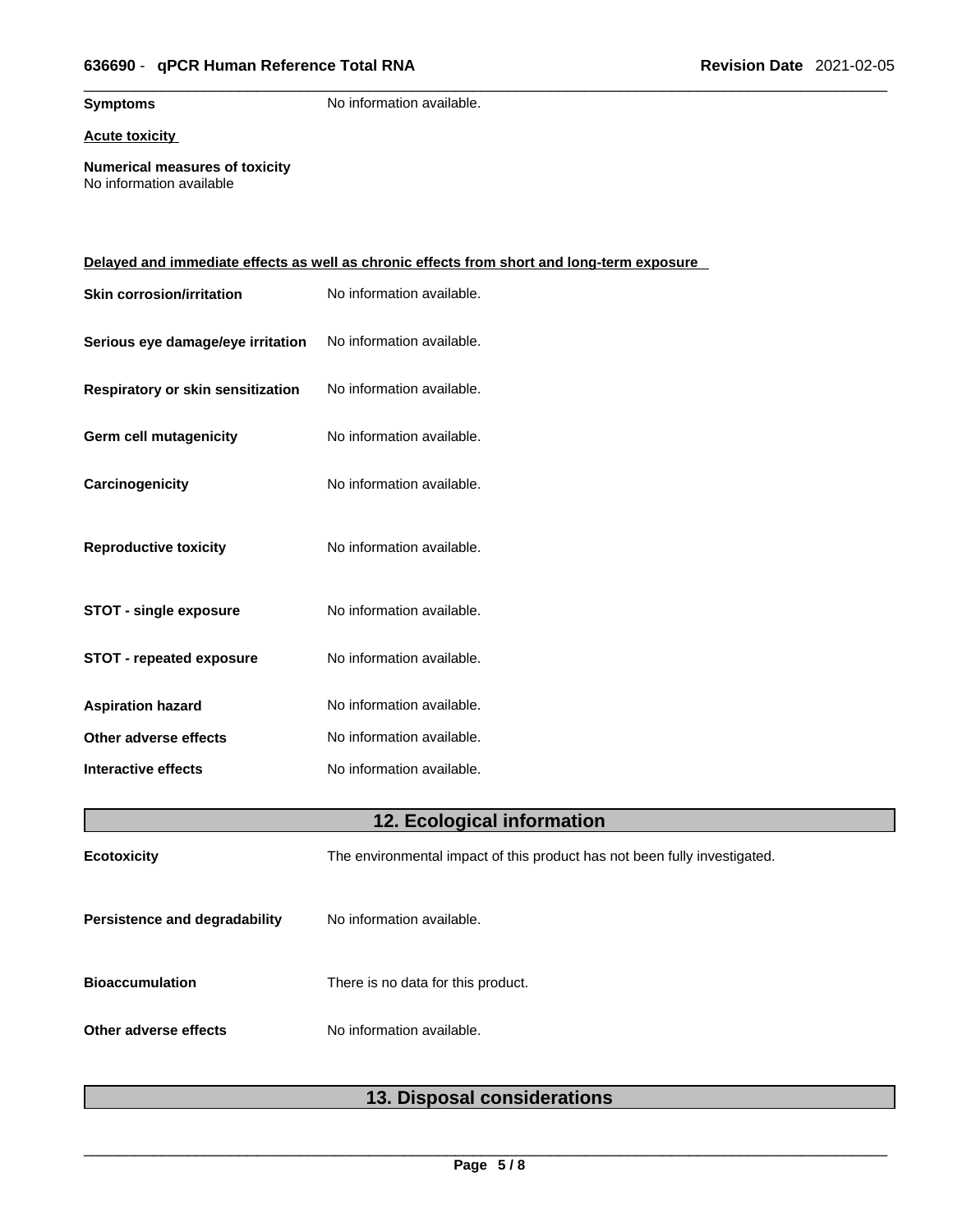#### **Waste treatment methods**

| Waste from residues/unused | Dispose of in accordance with local regulations. Dispose of waste in accordance with |
|----------------------------|--------------------------------------------------------------------------------------|
| products                   | environmental legislation.                                                           |
|                            |                                                                                      |

### **Contaminated packaging Do not reuse empty containers.**

### **14. Transport information**

|             | 1 F<br><b>Dogulator</b> |
|-------------|-------------------------|
| <b>ADN</b>  | Not regulated           |
| <b>ADR</b>  | Not regulated           |
| <b>RID</b>  | Not regulated           |
| <b>IMDG</b> | Not regulated           |
| <b>IATA</b> | Not regulated           |
| ICAO (air)  | Not regulated           |
| <b>MEX</b>  | Not regulated           |
| <b>TDG</b>  | Not regulated           |
| DOT         | Not regulated           |

### **15. Regulatory information**

#### **International Inventories**

#### **TSCA** -.

\*Contact supplier for details. One or more substances in this product are either not listed on the US TSCA inventory, listed on the confidential US TSCA inventory or are otherwise exempted from inventory listing requirements

| <b>DSL/NDSL</b>      |   |
|----------------------|---|
| <b>EINECS/ELINCS</b> |   |
| <b>ENCS</b>          |   |
| <b>IECSC</b>         | ٠ |
| KECL                 |   |
| <b>PICCS</b>         |   |
| <b>AICS</b>          |   |
|                      |   |

 **Legend:** 

 **TSCA** - United States Toxic Substances Control Act Section 8(b) Inventory

 **DSL/NDSL** - Canadian Domestic Substances List/Non-Domestic Substances List

 **EINECS/ELINCS** - European Inventory of Existing Chemical Substances/European List of Notified Chemical Substances

 **ENCS** - Japan Existing and New Chemical Substances

 **IECSC** - China Inventory of Existing Chemical Substances

 **KECL** - Korean Existing and Evaluated Chemical Substances

 **PICCS** - Philippines Inventory of Chemicals and Chemical Substances

 **AICS** - Australian Inventory of Chemical Substances

### **US Federal Regulations**

### **SARA 313**

Section 313 of Title III of the Superfund Amendments and Reauthorization Act of 1986 (SARA). This product does not contain any chemicals which are subject to the reporting requirements of the Act and Title 40 of the Code of Federal Regulations, Part 372.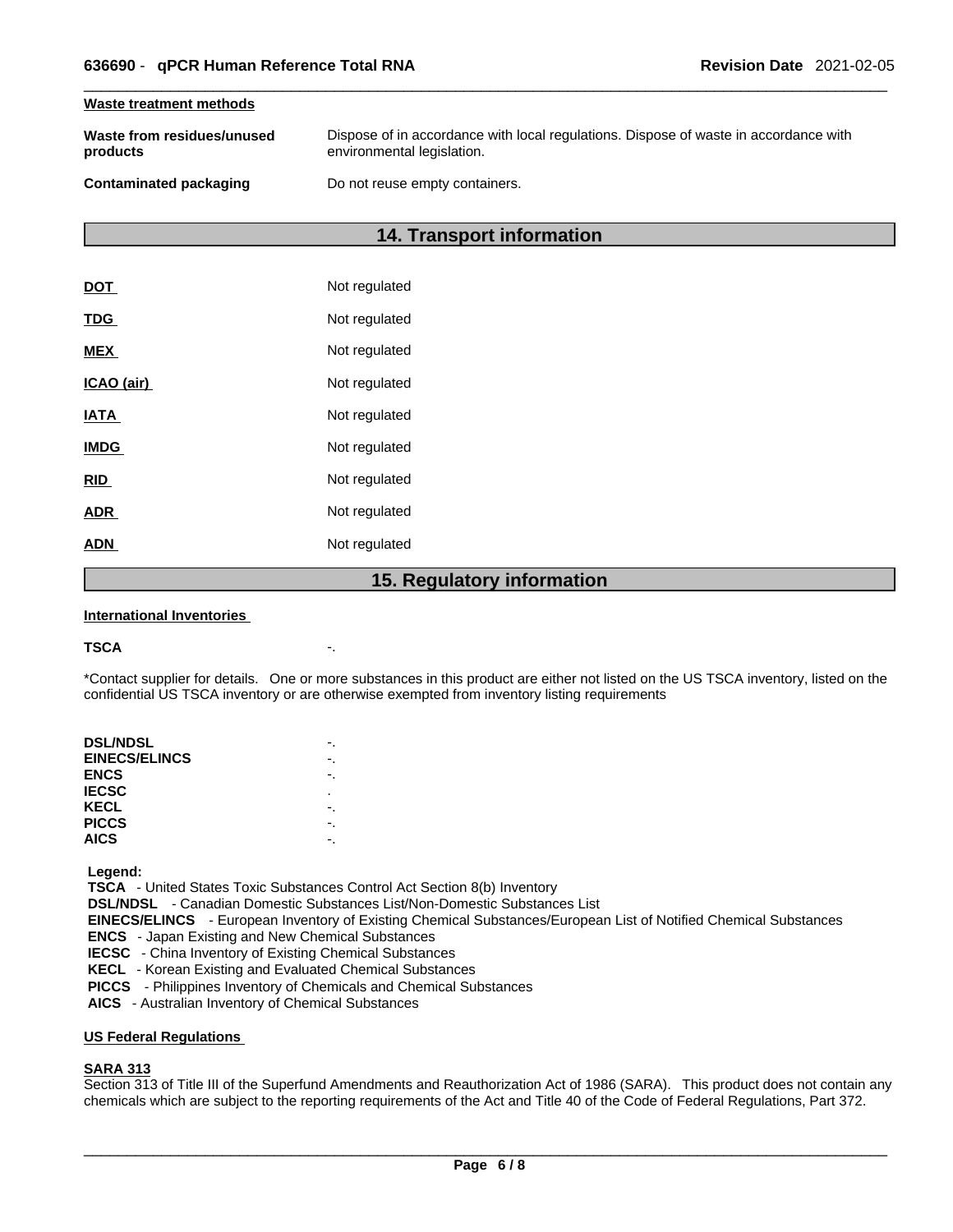#### **SARA 311/312 Hazard Categories**

Should this product meet EPCRA 311/312 Tier reporting criteria at 40 CFR 370, refer to Section 2 of this SDS for appropriate classifications.

#### **CWA (Clean WaterAct)**

This product does not contain any substances regulated as pollutants pursuant to the Clean Water Act (40 CFR 122.21 and 40 CFR 122.42).

### **CERCLA**

This material, as supplied, does not contain any substances regulated as hazardous substances under the Comprehensive Environmental Response Compensation and Liability Act (CERCLA) (40 CFR 302) or the Superfund Amendments and Reauthorization Act (SARA) (40 CFR 355). There may be specific reporting requirements at the local, regional, or state level pertaining to releases of this material.

### **US State Regulations**

#### **California Proposition 65**

This product does not contain any Proposition 65 chemicals.

#### **U.S. State Right-to-Know Regulations**

This product does not contain any substances regulated under applicable state right-to-know regulations

### **U.S. EPA Label Information**

### **EPA Pesticide Registration Number** Not applicable

| <b>16. Other information</b>                                                                                          |                                                                                                                                    |  |                                         |             |                                     |  |                                            |  |  |
|-----------------------------------------------------------------------------------------------------------------------|------------------------------------------------------------------------------------------------------------------------------------|--|-----------------------------------------|-------------|-------------------------------------|--|--------------------------------------------|--|--|
| <b>NFPA</b><br><b>HMIS</b>                                                                                            | Health hazards 0<br>Health hazards 0                                                                                               |  | <b>Flammability 0</b><br>Flammability 0 |             | Instability 0<br>Physical hazards 0 |  | Special hazards -<br>Personal protection X |  |  |
|                                                                                                                       | Key or legend to abbreviations and acronyms used in the safety data sheet                                                          |  |                                         |             |                                     |  |                                            |  |  |
|                                                                                                                       | Legend Section 8: EXPOSURE CONTROLS/PERSONAL PROTECTION                                                                            |  |                                         |             |                                     |  |                                            |  |  |
| <b>TWA</b>                                                                                                            | Time weighted average                                                                                                              |  |                                         | <b>STEL</b> | Short term exposure limit           |  |                                            |  |  |
| Ceiling                                                                                                               | Maximum limit value                                                                                                                |  |                                         |             | Skin designation                    |  |                                            |  |  |
|                                                                                                                       | Key literature references and sources for data used to compile the SDS<br>Agency for Toxic Substances and Disease Registry (ATSDR) |  |                                         |             |                                     |  |                                            |  |  |
| U.S. Environmental Protection Agency ChemView Database<br>European Food Safety Authority (EFSA)                       |                                                                                                                                    |  |                                         |             |                                     |  |                                            |  |  |
| EPA (Environmental Protection Agency)                                                                                 |                                                                                                                                    |  |                                         |             |                                     |  |                                            |  |  |
| Acute Exposure Guideline Level(s) (AEGL(s))                                                                           |                                                                                                                                    |  |                                         |             |                                     |  |                                            |  |  |
| U.S. Environmental Protection Agency Federal Insecticide, Fungicide, and Rodenticide Act                              |                                                                                                                                    |  |                                         |             |                                     |  |                                            |  |  |
|                                                                                                                       | U.S. Environmental Protection Agency High Production Volume Chemicals                                                              |  |                                         |             |                                     |  |                                            |  |  |
| Food Research Journal                                                                                                 |                                                                                                                                    |  |                                         |             |                                     |  |                                            |  |  |
|                                                                                                                       | Hazardous Substance Database                                                                                                       |  |                                         |             |                                     |  |                                            |  |  |
|                                                                                                                       | International Uniform Chemical Information Database (IUCLID)                                                                       |  |                                         |             |                                     |  |                                            |  |  |
| Japan GHS Classification                                                                                              |                                                                                                                                    |  |                                         |             |                                     |  |                                            |  |  |
| Australia National Industrial Chemicals Notification and Assessment Scheme (NICNAS)                                   |                                                                                                                                    |  |                                         |             |                                     |  |                                            |  |  |
| NIOSH (National Institute for Occupational Safety and Health)<br>National Library of Medicine's ChemID Plus (NLM CIP) |                                                                                                                                    |  |                                         |             |                                     |  |                                            |  |  |
| National Library of Medicine's PubMed database (NLM PUBMED)                                                           |                                                                                                                                    |  |                                         |             |                                     |  |                                            |  |  |
|                                                                                                                       | National Toxicology Program (NTP)                                                                                                  |  |                                         |             |                                     |  |                                            |  |  |
|                                                                                                                       | New Zealand's Chemical Classification and Information Database (CCID)                                                              |  |                                         |             |                                     |  |                                            |  |  |
| Organization for Economic Co-operation and Development Environment, Health, and Safety Publications                   |                                                                                                                                    |  |                                         |             |                                     |  |                                            |  |  |
| Organization for Economic Co-operation and Development High Production Volume Chemicals Program                       |                                                                                                                                    |  |                                         |             |                                     |  |                                            |  |  |
| Organization for Economic Co-operation and Development Screening Information Data Set                                 |                                                                                                                                    |  |                                         |             |                                     |  |                                            |  |  |